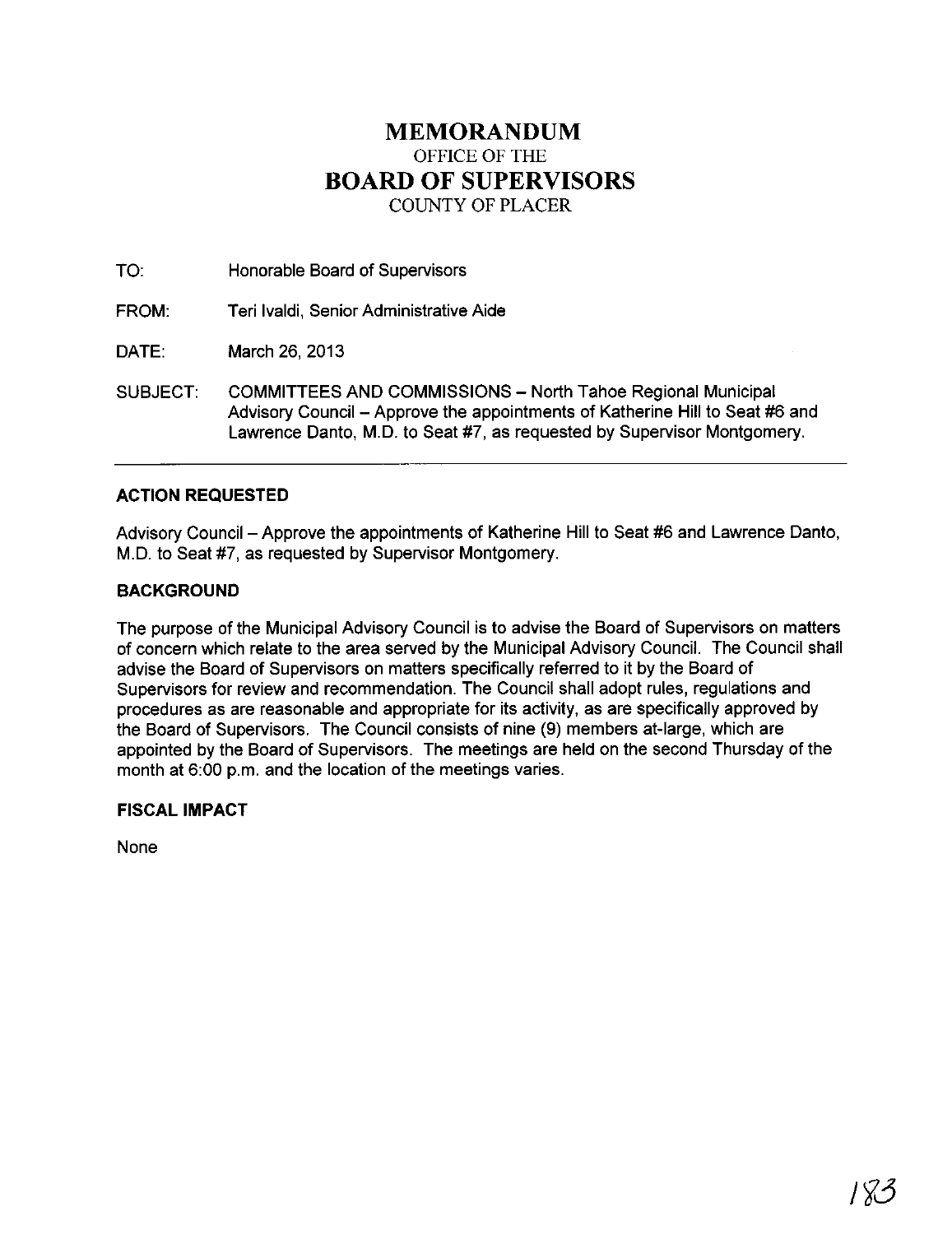#### **MUNICIPAL ADVISORY COUNCIL· NORTH TAHOE REGIONAL** ,

#### PUBLIC COMMITTEE

**PURPOSE:** The Municipal Advisory Council may advise the Board of Supervisors on matters that relate to the area served by the Municipal Advisory Council (MAC). The Council shall advise the Board of Supervisors on matters specifically referred to it by the Board of Supervisors for review and recommendation.

#### **CONFLICT OF INTEREST: No**

**COMPOSITION:** Nine (9) members at-large, appointed by the Board of Supervisors. Members shall, at the time of appointment and at all times during term of office, be residents, property owners of real property, or business owners or managers operating a business within the MAC Boundaries. Failure to maintain such status shall result in a vacancy in office. Members shall be nominated by the Board member representing District Five and be appointed by a majority of the Board of Supervisors.

**MEETINGS:**

Second Thursday at 6:00 p.m. The location of the meetings varies.

**COMPENSATION:**

All members of the Council shall serve without compensation.

COUNTY CONTACT PERSON **Board of Supervisors** (530) 889-4010 175 Fulweiler Ave Auburn, CA 95603-

SEAT # 1 **Megan Chillemi** TERM LENGTH: 2-years APPOINTED BY: BOS EXPIRES: 1/31/2015

SEAT # 4 **Emilio Vaca** TERM LENGTH: 2-years APPOINTED BY: BOS EXPIRES: 1/3112015

SEAT # 7 **Vacant Seat** TERM LENGTH: 2-years APPOINTED BY: BOS EXPIRES: 1131/2015

CURRENT MEMBERS

SEAT # 2 **Zachary Hymanson** TERM LENGTH: 2-years APPOINTED BY: BOS EXPIRES: 113112015

SEAT # 5 **Lolly Kupec** TERM LENGTH: 2-years APPOINTED BY: BOS EXPIRES: 1/31/2015

SEAT# 8 **Regina Straver** TERM LENGTH: 2-years APPOINTED BY: BOS EXPIRES: 1/31/2015

CONTACT PERSON North Tahoe Regional MAC (530) 889-4010 **175 Fulweiler Avenue** Auburn, CA 95603-

> SEAT # 3 **Renee Koijane** TERM LENGTH: 2-years APPOINTED BY: BOS EXPIRES: 1/31/2015

> SEAT # 6 **Vacant Seat** TERM LENGTH: 2-years APPOINTED BY: BOS EXPIRES: 1/31/2015

SEAT# 9 **Melissa Siig TERM LENGTH: 2-years** APPOINTED BY: BOS EXPIRES: 1/31/2015

Last Update: 2/25/20139:13:48 AM **Municipal Advisory Council- North Tahoe Regional Public Roster**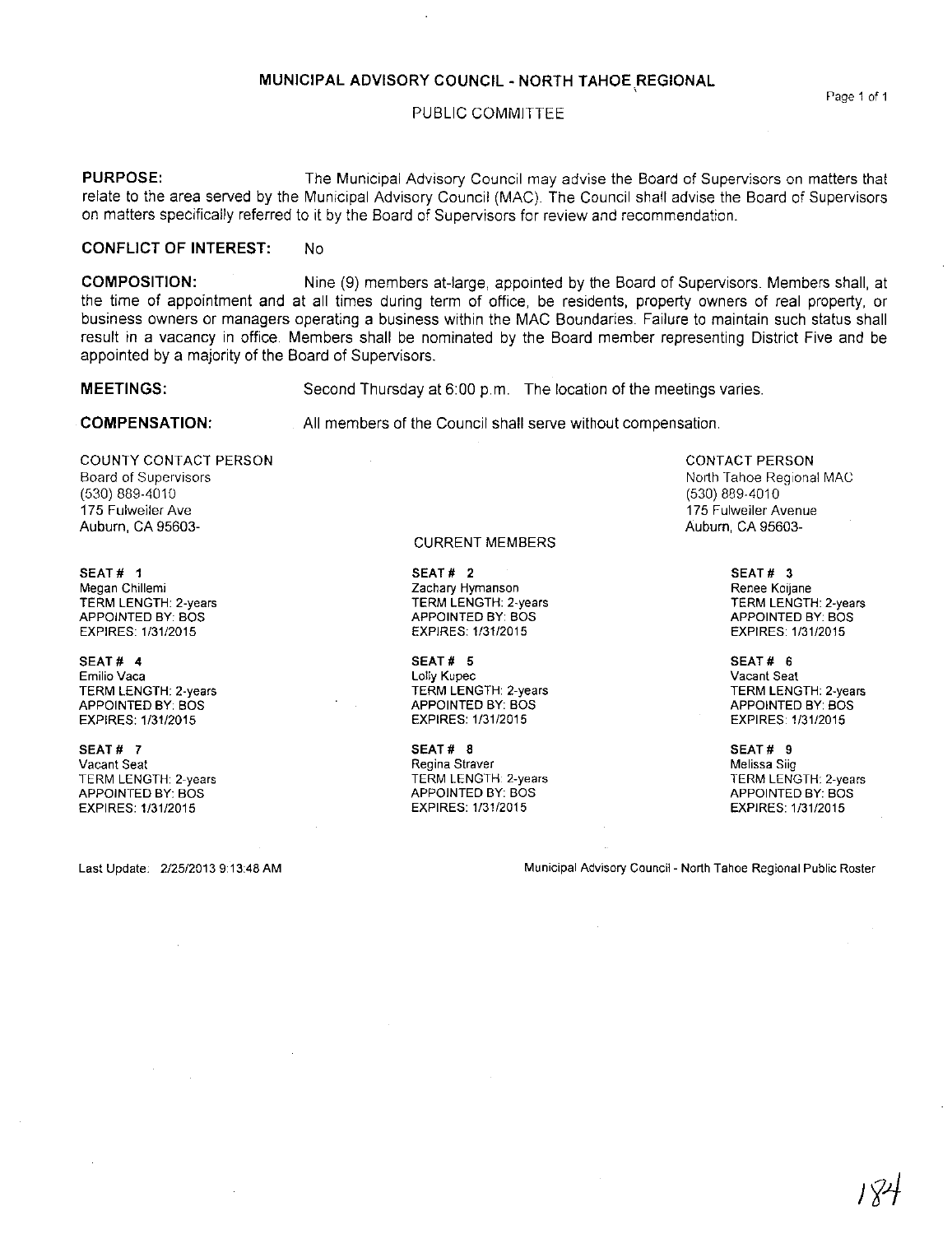

# **PLACER COUNTY BOARD OF SUPERVISORS**

## **APPLICATION FOR MEMBERSHIP ON ADVISORY BOARD OR COMMISSION**

THE FOLLOWING IS PUBLIC INFORMATION

APPLICATION FOR MEMBERSHIP ON: North Tahoe Regional Advisory Commission

(NAME OF BOARD, COMMISSION, OR COMMITTEE)

TIMES anytime

IF THIS BOARD/COMMISSION/COMMITTEE CALLS FOR A SPECIFIC TYPE MEMBER, PLEASE INDICATE THE POSITION FOR WHICH YOU ARE APPLYING: Commissioner

NAME: Katherine E. Hill

SUPERVISORIAL DISTRICT IN WHICH YOU RESIDE: 5th District

DAYS: anytime TIMES YOU ARE AVAILABLE FOR MEETINGS:

EMPLOYMENT EXPERIENCE/PROFESSION (A RESUME MAY BE ATTACHED): See attached

ORGANIZATION/COMMUNITY EXPERIENCE: Board member, Tahoe City Downtown Association: North Tahoe Leadership Program; North Tahoe Business Association

EDUCATIONAL EXPERIENCE: See attached

## APPLICATIONS WILL BE RETAINED FOR TWO YEARS

APPLICATION MUST BE FILED WITH THE CLERK OF THE BOARD OF SUPERVISORS 175 FULWEILER AVENUE, ROOM 101, AUBURN, CALIFORNIA 95603

DATE: March 1, 2013

SIGNATURE Kathering F 1).

THE FOLLOWING IS CONSIDERED CONFIDENTIAL INFORMATION FOR PLACER COUNTY STAFF USE **ONLY** 

**RESIDENCE ADDRESS: MAILING ADDRESS:** 

PHONE NUMBERS: HOME.

FAX:

MAIL: